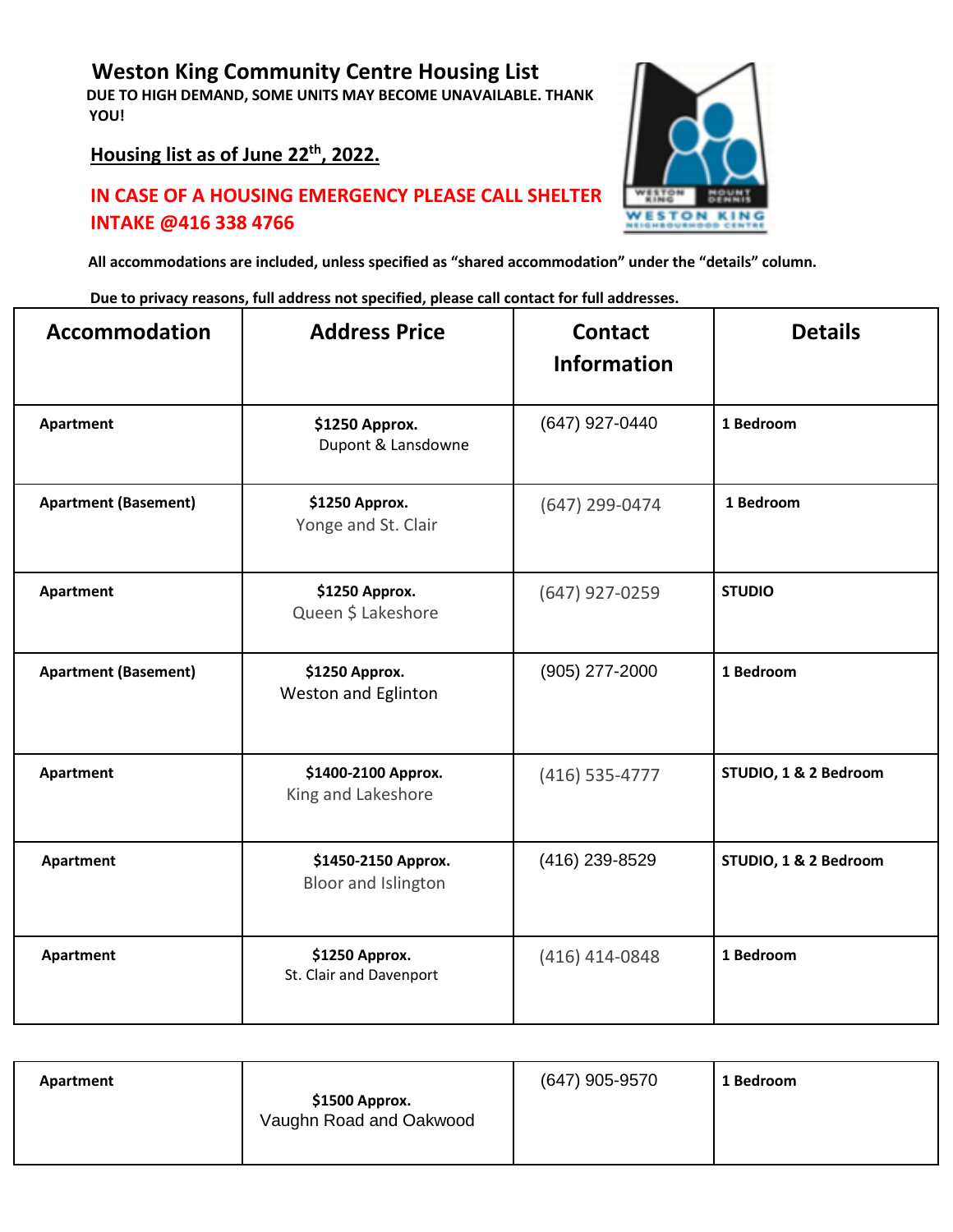| Apartment                     | \$1500 Approx.<br>Kipling and Finch                            | $(416)$ 906-5118 | 1 Bedroom             |
|-------------------------------|----------------------------------------------------------------|------------------|-----------------------|
| Apartment                     | \$1450 Approx.<br>Jane and Harding                             | (437) 703-2722   | 1 Bedroom             |
| Apartment                     | \$1450-1800 Approx.<br>Jane and Lawrence                       | $(647)$ 905-9971 | 1 & 2 Bedroom         |
| Apartment                     | \$1350-2000 Approx.<br>Jane and Harding                        | (647) 905-9956   | STUDIO, 1 & 2 Bedroom |
| Apartment                     | \$1400 Approx.<br>Queen and Lakeshore                          | $(416)$ 414-0848 | 1 Bedroom             |
| <b>Apartment (BASEMENT)</b>   | \$1500 Approx.<br>Jane and Wilson                              | (416) 788-1669   | 1 Bedroom             |
| Apartment                     | \$1500-2500 Approx.<br>Weston and Finch                        | $(437)$ 373-5997 | 1, 2, & 3 Bedroom     |
| Apartment                     | \$2000-2400 Approx.<br>Kipling and Eglinton                    | (905) 761-9800   | 2 & 3 Bedroom         |
| Apartment                     | \$2100-2500 Approx.<br>Jane and Finch                          | (416) 240-0428   | 2 & 3 Bedroom         |
| Apartment                     | \$1600-2300 Approx.<br>West Mall and Rathburn                  | (416) 621-7782   | 1 & 3 Bedroom         |
| <b>HOUSE</b>                  | \$2100 Approx.<br>2346 Dufferin St.<br>(Dufferin & Eglinton)   | (416) 577-9888   | 3 Bedroom             |
| <b>HOUSE (BASEMENT FLOOR)</b> | \$2000 Approx.<br>312 Whitmore B2<br>(Allen Road and Eglinton) | $(416)$ 490-1177 | 3 Bedroom             |
| <b>HOUSE</b>                  | \$2250 Approx.<br>382 Spadina Road<br>(St. Clair and Bathurst) | (905) 607-2000   | 3 Bedroom             |